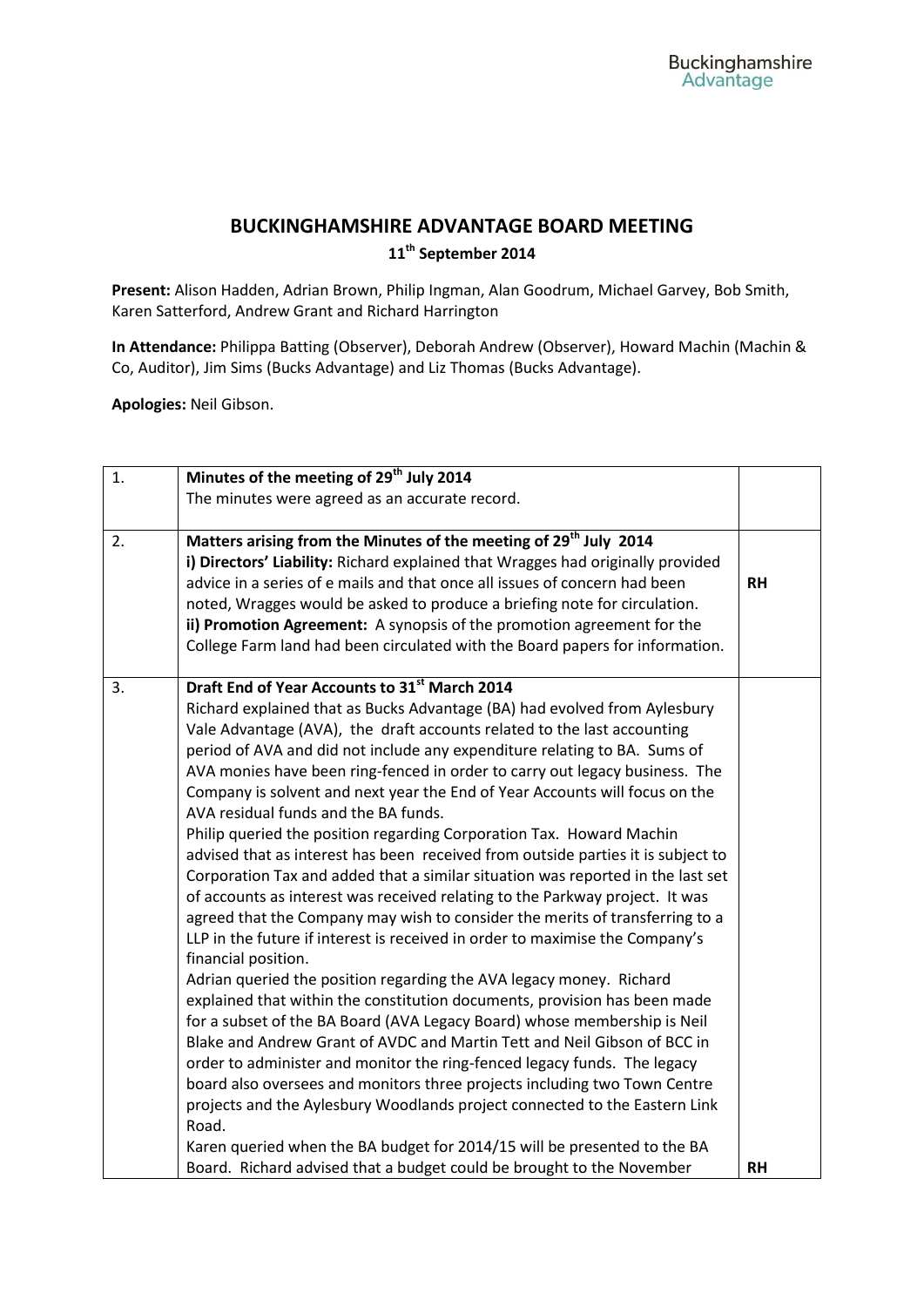|    | Board but as BA does not have any funds, it will be dependent on the LEP<br>Board agreeing to release funds to support BA and/or investment from<br>partner organisations. Richard added that once business planning is in place,<br>it would also help shape the budget requirements.<br>Alison pointed out that in the Members' Agreement a financial statement<br>should be available on a regular basis.<br>Richard explained that it is important to note that although the Local Growth<br>Deal funds begin to flow through in 2015/16 they will not reside with BA and<br>currently the Legacy Funds are the only funds that reside with BA.<br>Andrew pointed out that as BA is the delivery arm of the LEP, it should<br>consider giving revenue support to run BA as currently all the funds held in BA<br>relate to legacy funding. Richard advised that a proposition needs to be<br>submitted to the LEP and as part of this exercise it will be necessary to<br>confirm available funds from the BA partner organisations to support revenue<br>activity.<br>Andrew added that as project management resources are required in order to<br>deliver the projects the LEP should passport the funds to BA to fund this.<br>It was agreed that:                                                                                                                                                                                                                                                                                                                                                                                                                                                                                                                                                                                                                                                                                                                                                                                                                                                                                                                                                                                                                                                        |           |
|----|-------------------------------------------------------------------------------------------------------------------------------------------------------------------------------------------------------------------------------------------------------------------------------------------------------------------------------------------------------------------------------------------------------------------------------------------------------------------------------------------------------------------------------------------------------------------------------------------------------------------------------------------------------------------------------------------------------------------------------------------------------------------------------------------------------------------------------------------------------------------------------------------------------------------------------------------------------------------------------------------------------------------------------------------------------------------------------------------------------------------------------------------------------------------------------------------------------------------------------------------------------------------------------------------------------------------------------------------------------------------------------------------------------------------------------------------------------------------------------------------------------------------------------------------------------------------------------------------------------------------------------------------------------------------------------------------------------------------------------------------------------------------------------------------------------------------------------------------------------------------------------------------------------------------------------------------------------------------------------------------------------------------------------------------------------------------------------------------------------------------------------------------------------------------------------------------------------------------------------------------------------------------------------------------------------------------|-----------|
|    | i) The Draft End of Year Accounts are agreed and that they should be<br>presented to the AGM for approval later in the year.                                                                                                                                                                                                                                                                                                                                                                                                                                                                                                                                                                                                                                                                                                                                                                                                                                                                                                                                                                                                                                                                                                                                                                                                                                                                                                                                                                                                                                                                                                                                                                                                                                                                                                                                                                                                                                                                                                                                                                                                                                                                                                                                                                                      | <b>LT</b> |
| 4. | Feedback from the BTVLEP Board meeting of 5 <sup>th</sup> September<br>Richard explained that this includes an update on the SEP, the Assurance<br>Framework and Growth Bidding 2016/17.<br>In terms of the SEP, the bulk of the funding relates to the GPF (Growing Places<br>Funds) and LGD (Local Growth Deal) both revenue and capital with a<br>requirement to match fund via CIL, section 106 contributions and land value<br>release. It is also necessary to produce an Assurance Framework to support<br>implementation and monitoring to give confidence to the Government to<br>hand the baton from the LEP Board to the BA Board.<br>Adrian queried where BA can make a difference and add value.<br>Richard explained that the process has been inherited as bids were submitted<br>prior to BA being created. The pitch for funding was not for 100% of project<br>costs as there was a need to lever in LA funds to help deliver projects early<br>which in turn could improve chances for funding in the future.<br>The Assurance Framework provides an oversight and scrutiny of projects.<br>Although some project boards have been set up, the government expects the<br>LEP to ensure value for money and the question is how best to ensure value<br>for money with minimal bureaucracy. Developing the Assurance Framework<br>is 'work in progress' and the Government is likely to set minimum standards<br>highlighting how the process should work. The responsibility to ensure value<br>for money sits with the LEP and a balance will need to be struck in terms of<br>assessing value for money between section 151 officers and an external<br>provision. The proposed model will be presented to the BTVLEP Board in<br>October and is largely based on the Local Transport Board approach.<br>Richard added that while funds have to be spent in year, profiling is necessary<br>but funds will not be lost through non performance and funds do not have to<br>be spent on the identified item (although it still has to be delivered).<br>Adrian explained that it is important to understand how the project is<br>structured in addition to the detail behind the project in order to review if<br>works can be procured better to keep costs down. This in turn will help to |           |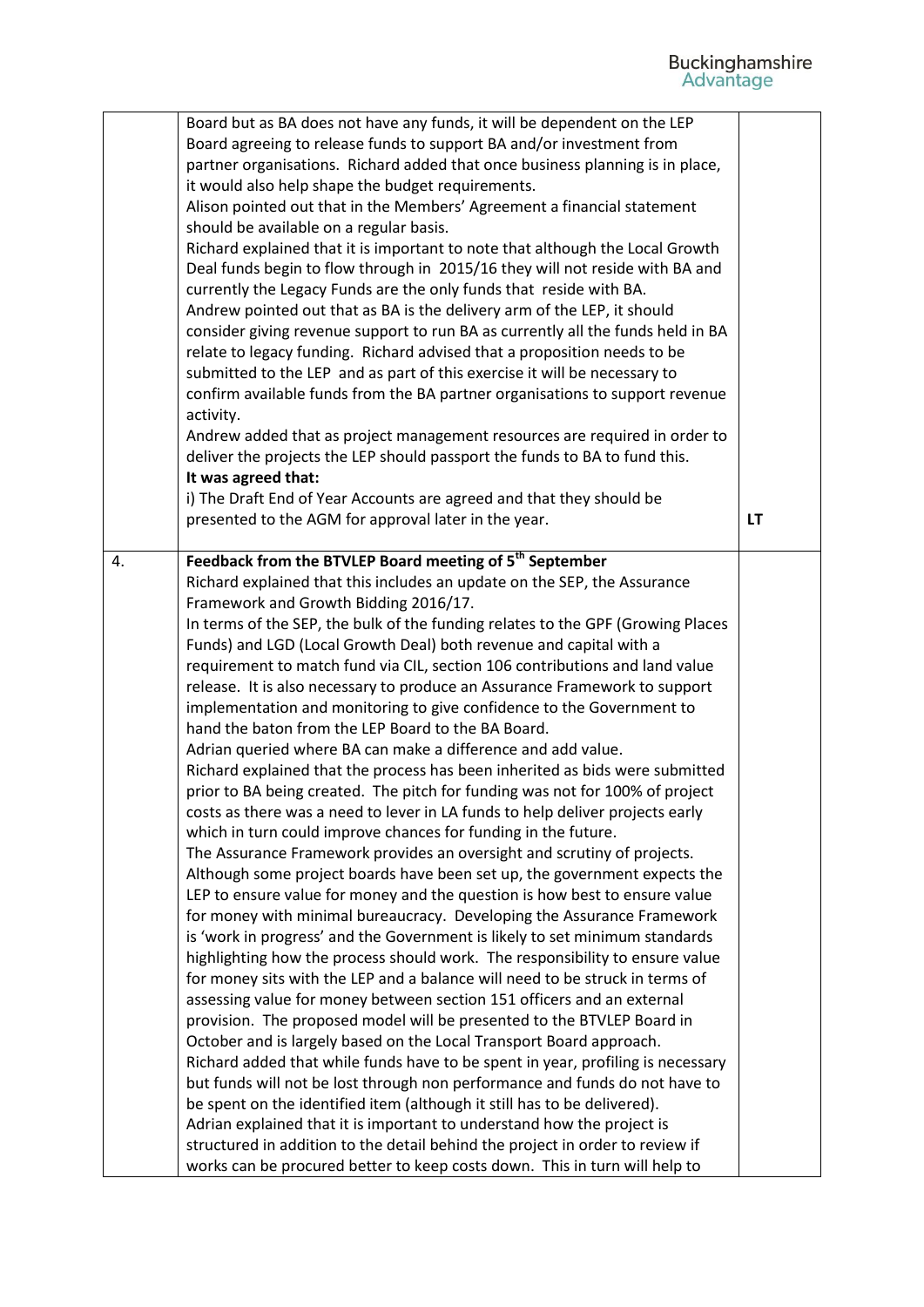|    | identify ways in which BA can make a profit and create a pot of cash.<br>Andrew agreed and commented that it is critical to understand the projects.<br>By inviting the project managers to attend the BA Board meetings to explain<br>the project details, the assumptions, how the project finances have been<br>structured and the interdependencies within the project, it will help the<br>Board to form a view as to how value can be added and if there is a more<br>efficient and effective approach.<br>In terms of bidding 2016/17, the projects will be presented to the LEP Board<br>meeting in October for inclusion in the submission to Government in<br>November. The funding announcement is expected in early 2015. Currently<br>conversations are being undertaken at different levels as part of the testing of<br>delivery principles and assumptions (particularly in relation to transport<br>projects).<br>Karen mentioned that we need to focus on the opportunity for bidding and<br>funding for 2016/17 whilst at the same time; we need to monitor the projects<br>funded in 2015/16.<br>It was agreed that:                                               |           |
|----|----------------------------------------------------------------------------------------------------------------------------------------------------------------------------------------------------------------------------------------------------------------------------------------------------------------------------------------------------------------------------------------------------------------------------------------------------------------------------------------------------------------------------------------------------------------------------------------------------------------------------------------------------------------------------------------------------------------------------------------------------------------------------------------------------------------------------------------------------------------------------------------------------------------------------------------------------------------------------------------------------------------------------------------------------------------------------------------------------------------------------------------------------------------------------------------|-----------|
|    | i) Project Managers be invited to the next meeting to present their projects                                                                                                                                                                                                                                                                                                                                                                                                                                                                                                                                                                                                                                                                                                                                                                                                                                                                                                                                                                                                                                                                                                           | <b>RH</b> |
| 5. | <b>Resources</b><br>Richard explained that at the end of the LEP Board meeting the appointments<br>of Guy Birkby and Richard Belfield to fill the remaining two Private Sector<br>Director spaces were agreed. Guy has a banking and finance background and<br>will be meeting with Richard next week. Richard is the Group Development<br>Director with FCC Environment and has expertise in procurement and large<br>scale infrastructure projects.<br>Richard added that a request for additional resources was put to the LEP<br>Board and two fixed term contract appointments (6 months and 12 months<br>duration) were agreed relating to programme management, project<br>management and financial regulations to support the projects which need to<br>be delivered through the Local Growth Deal. In addition as two members of<br>staff are currently on secondment, there are less resources but there are<br>funds to backfill the posts.                                                                                                                                                                                                                                 |           |
| 6. | 2015/16 Local Growth Fund Implementation<br>This has to be completed by the end of October. A template has been<br>provided and it is essentially work in progress at present. Jim explained that it<br>marks the transition from bidding to delivery. Whilst the transport projects<br>are more finessed, there is still some work to be done on the Amersham<br>College project and it is anticipated that a detailed cost model will be available<br>by the end of October. The project manager will be invited to the next Board<br>Meeting to outline the project.<br>In terms of the 5G project, Warren Ralls is continuing discussions with<br>Enterprise M3. We are the only other LEP to secure funds for 5G and we need<br>to provide more information on 5G Innovation and its impact for Bucks.<br>The Government is considering where best to utilise the funds for the Local<br>Growth Hub and to make sure that gaps are plugged.<br>In terms of the transport schemes, the DfT were satisfied with the cash use<br>and milestones although it is work in progress. At the recent DfT meeting,<br>discussions centred on an assessment of the cash flow and identifying |           |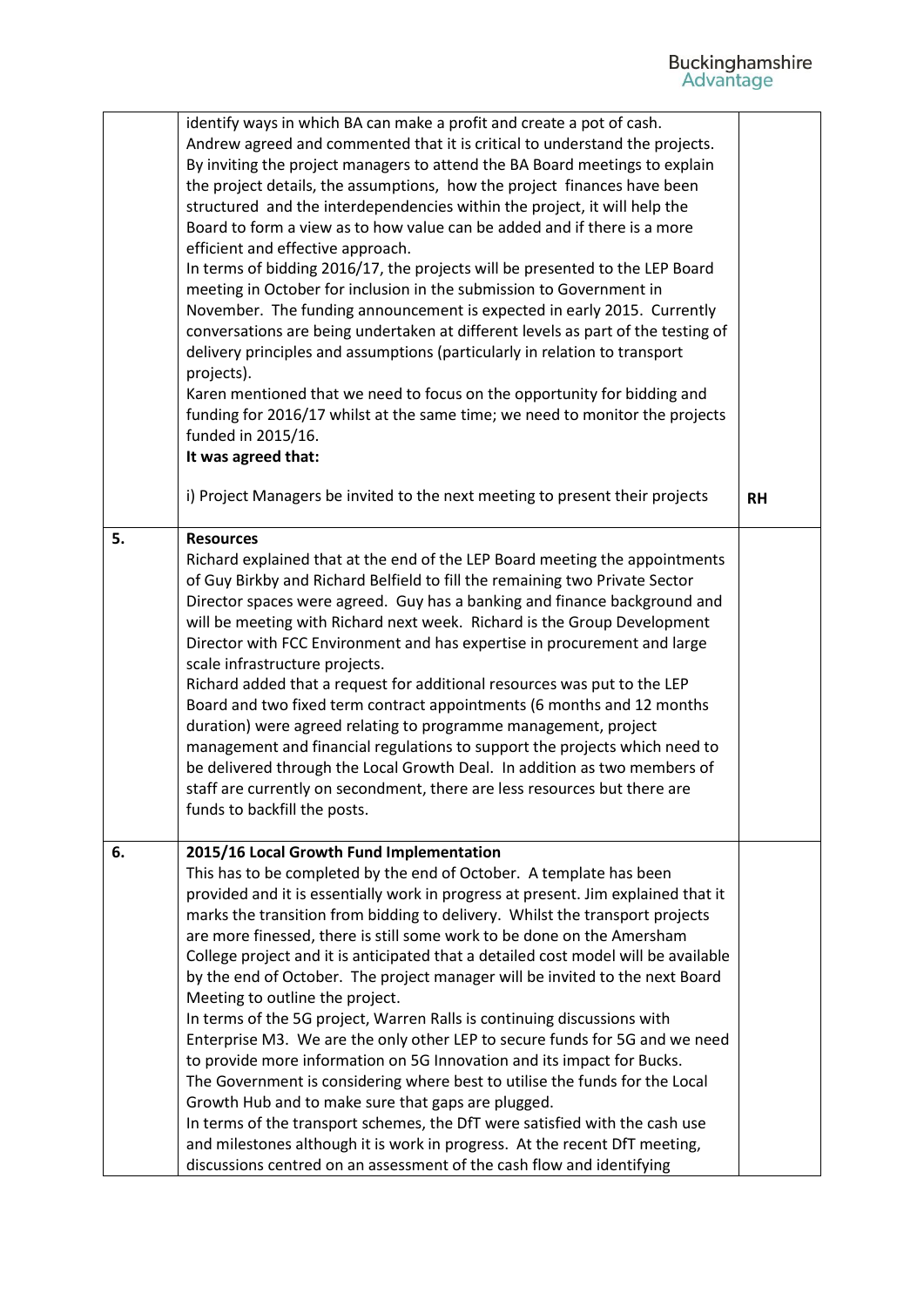|    | showstoppers.<br>Adrian pointed out that if the Stocklake PWLB project could make a profit it<br>would enable funds to be brought into the Company.<br>Deborah explained that BCC are undertaking work to assess the risk<br>associated with the PWLB loan and subsequent negotiations with Barratts will<br>be critical. Richard added that the section 106 is contracted to BCC with a<br>charge over the land and a parent company undertaking.<br>Adrian queried the position on security and contingency especially in terms of<br>what would happen if spend is not achieved and would it still be allocated to<br>the LEP and/or ring-fenced.<br>The Growth Fund Implementation Plan needs to be completed by the end of<br>October and a series of meetings are being sought which will seek information<br>to populate the plan in preparation for submission. |  |
|----|-------------------------------------------------------------------------------------------------------------------------------------------------------------------------------------------------------------------------------------------------------------------------------------------------------------------------------------------------------------------------------------------------------------------------------------------------------------------------------------------------------------------------------------------------------------------------------------------------------------------------------------------------------------------------------------------------------------------------------------------------------------------------------------------------------------------------------------------------------------------------|--|
| 7. | 2016/17 Bidding Round                                                                                                                                                                                                                                                                                                                                                                                                                                                                                                                                                                                                                                                                                                                                                                                                                                                   |  |
|    | The Government has advised that there are little funds available and that as                                                                                                                                                                                                                                                                                                                                                                                                                                                                                                                                                                                                                                                                                                                                                                                            |  |
|    | the tail of the submitted 2015/16 programme had very little detail, the LEP is                                                                                                                                                                                                                                                                                                                                                                                                                                                                                                                                                                                                                                                                                                                                                                                          |  |
|    | being urged to review this as part of the 2016/17 bidding.<br>Jim explained that criteria is being proposed as to how to evaluate the                                                                                                                                                                                                                                                                                                                                                                                                                                                                                                                                                                                                                                                                                                                                   |  |
|    | projects and it is necessary to design a process so that a recommendation can                                                                                                                                                                                                                                                                                                                                                                                                                                                                                                                                                                                                                                                                                                                                                                                           |  |
|    | be made by the BA Board to the LEP Board. A scoring system to assess                                                                                                                                                                                                                                                                                                                                                                                                                                                                                                                                                                                                                                                                                                                                                                                                    |  |
|    | schemes in terms of gearing and deliverability has been drafted up.                                                                                                                                                                                                                                                                                                                                                                                                                                                                                                                                                                                                                                                                                                                                                                                                     |  |
|    | Jim explained that there is £2m recycled funds from GPF which could be used                                                                                                                                                                                                                                                                                                                                                                                                                                                                                                                                                                                                                                                                                                                                                                                             |  |
|    | as either revenue or capital to reinvest and a parallel process calling for                                                                                                                                                                                                                                                                                                                                                                                                                                                                                                                                                                                                                                                                                                                                                                                             |  |
|    | schemes which could be supported by those funds at the same time as the                                                                                                                                                                                                                                                                                                                                                                                                                                                                                                                                                                                                                                                                                                                                                                                                 |  |
|    | 2016/17 Local Growth Funds bidding is taking place on the basis that an                                                                                                                                                                                                                                                                                                                                                                                                                                                                                                                                                                                                                                                                                                                                                                                                 |  |
|    | existing project may be able to speed up on delivery if a loan is given. For                                                                                                                                                                                                                                                                                                                                                                                                                                                                                                                                                                                                                                                                                                                                                                                            |  |
|    | example revenue funds for early days work is difficult but it may be possible<br>for a loan to undertake feasibility work.                                                                                                                                                                                                                                                                                                                                                                                                                                                                                                                                                                                                                                                                                                                                              |  |
|    | It is important to set aspiration, identify game changers and projects of                                                                                                                                                                                                                                                                                                                                                                                                                                                                                                                                                                                                                                                                                                                                                                                               |  |
|    | national significance and raise the level of ambition. The announcement on                                                                                                                                                                                                                                                                                                                                                                                                                                                                                                                                                                                                                                                                                                                                                                                              |  |
|    | funding allocated is anticipated around Christmas/early January 2015 and it is                                                                                                                                                                                                                                                                                                                                                                                                                                                                                                                                                                                                                                                                                                                                                                                          |  |
|    | anticipated that circa 80% of the projects will be related to roads and jobs.                                                                                                                                                                                                                                                                                                                                                                                                                                                                                                                                                                                                                                                                                                                                                                                           |  |
|    | Richard added that local priorities are important and that failed schemes from                                                                                                                                                                                                                                                                                                                                                                                                                                                                                                                                                                                                                                                                                                                                                                                          |  |
|    | the previous round, new schemes and private sector schemes could be                                                                                                                                                                                                                                                                                                                                                                                                                                                                                                                                                                                                                                                                                                                                                                                                     |  |
|    | included.                                                                                                                                                                                                                                                                                                                                                                                                                                                                                                                                                                                                                                                                                                                                                                                                                                                               |  |
|    | Alison queried how to bring in schemes from the private sector. Richard                                                                                                                                                                                                                                                                                                                                                                                                                                                                                                                                                                                                                                                                                                                                                                                                 |  |
|    | explained that various meetings had taken place with the private sector                                                                                                                                                                                                                                                                                                                                                                                                                                                                                                                                                                                                                                                                                                                                                                                                 |  |
|    | including GE Healthcare and that a public invitation to business to participate<br>would be issued.                                                                                                                                                                                                                                                                                                                                                                                                                                                                                                                                                                                                                                                                                                                                                                     |  |
|    | Alison asked if there may be any projects on boundaries with other LEPs.                                                                                                                                                                                                                                                                                                                                                                                                                                                                                                                                                                                                                                                                                                                                                                                                |  |
|    | Richard advised that conversations had been taking place with Thames Valley,                                                                                                                                                                                                                                                                                                                                                                                                                                                                                                                                                                                                                                                                                                                                                                                            |  |
|    | Oxfordshire and SEMLEP.                                                                                                                                                                                                                                                                                                                                                                                                                                                                                                                                                                                                                                                                                                                                                                                                                                                 |  |
|    | Andrew mentioned the large deficit in infrastructure, which if met could                                                                                                                                                                                                                                                                                                                                                                                                                                                                                                                                                                                                                                                                                                                                                                                                |  |
|    | assist with housing growth and queried if any of the bidding could focus on                                                                                                                                                                                                                                                                                                                                                                                                                                                                                                                                                                                                                                                                                                                                                                                             |  |
|    | the provision of housing in the form of new settlements or a new town rather                                                                                                                                                                                                                                                                                                                                                                                                                                                                                                                                                                                                                                                                                                                                                                                            |  |
|    | than a series of small scale developments.                                                                                                                                                                                                                                                                                                                                                                                                                                                                                                                                                                                                                                                                                                                                                                                                                              |  |
|    | Michael emphasised the importance of jobs and housing going hand in hand.                                                                                                                                                                                                                                                                                                                                                                                                                                                                                                                                                                                                                                                                                                                                                                                               |  |
|    | Richard added that the Housing Investment model has been presented to the                                                                                                                                                                                                                                                                                                                                                                                                                                                                                                                                                                                                                                                                                                                                                                                               |  |
|    | LEP Board and would give an opportunity to tackle the pressing issue.                                                                                                                                                                                                                                                                                                                                                                                                                                                                                                                                                                                                                                                                                                                                                                                                   |  |
|    | Jim advised that in the run up to the general election attractive infrastructure                                                                                                                                                                                                                                                                                                                                                                                                                                                                                                                                                                                                                                                                                                                                                                                        |  |